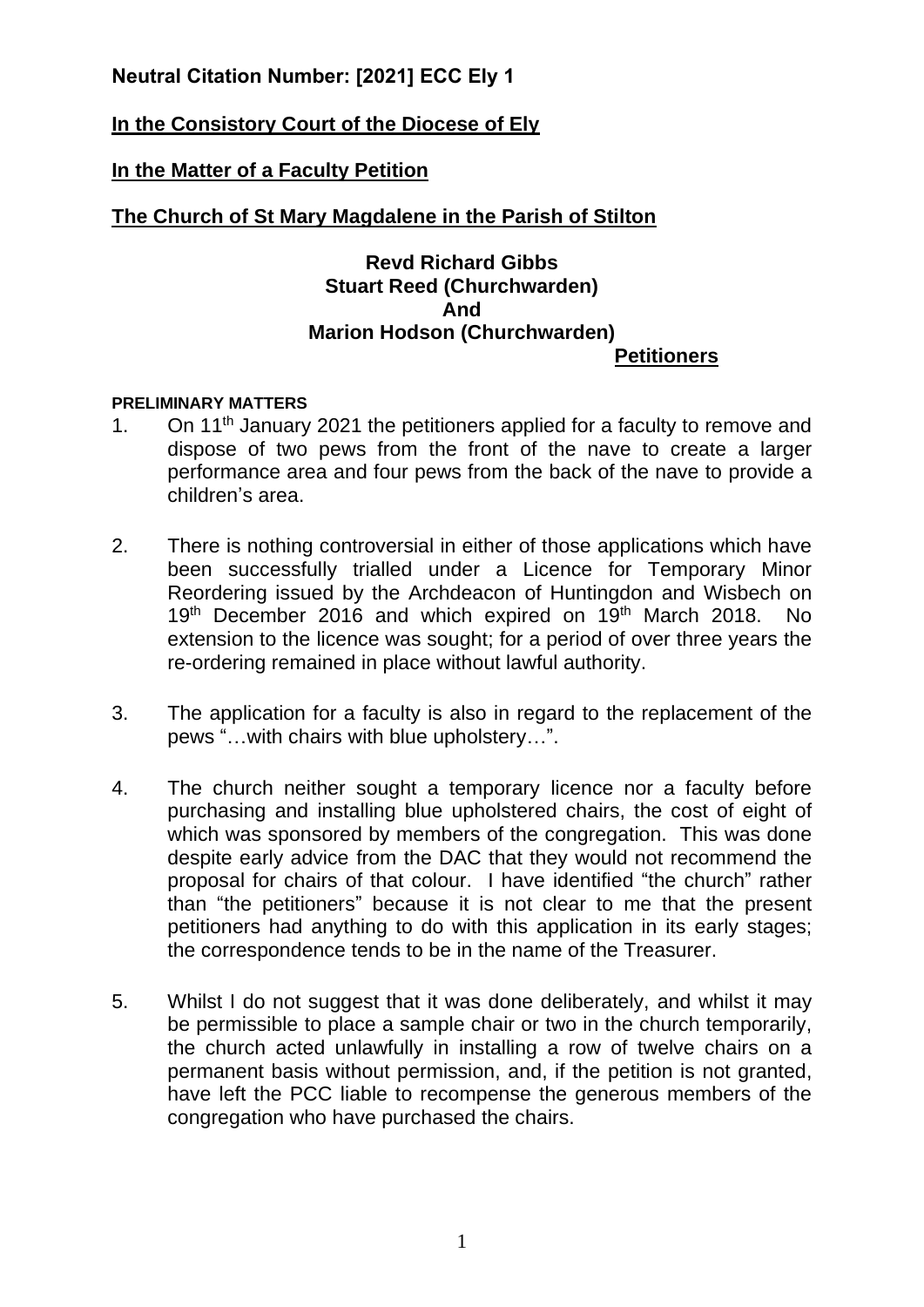- 6. The faculty process is there to protect the significance of the church as a building of special architectural or historic interest from harm. The purpose of the Diocesan Advisory Committee is, in part, to assist parishes in making an application for a faculty which is likely to be approved or, if despite the views expressed by the DAC, the parish wants to press ahead with an application, that they are aware of the risks.
- 7. The faculty process not only protects the buildings but is there to protect the petitioners from exposing themselves to complaints or to a financial penalty by making an alteration to the building which has not been fully considered and, if necessary, adjudicated upon.
- 8. I shall set out the sorry history to this application before considering its merits, and will consider its merits unaffected by the way in which the petitioners have acted.

#### **THE HISTORY OF THE APPLICATION FOR A FACULTY**

- 9. The following steps in the process are of relevance:
	- 19/05/16: Email from the Treasurer to the Archdeacon: application "this time" is temporary permission to remove pews and replace with folding metal chairs.
	- 15/06/16: Email Sue Dickinson (Church Buildings and Pastoral Dept Administrator) to the Treasurer: suggestion of a temporary licence and need for more information. As to the chairs, "you seem to have…a preference for royal blue upholstery; and from what I can tell, you are anticipating the purchase of 30 of them. The choice of chairs will have a very significant impact on the appearance of the church and will be subject to faculty consent, so I wonder if (as Jude suggested) you might be able to negotiate the loan of some chairs, rather than going ahead with the purchase of so many at this stage? Often the preference (visually) is for un-upholstered chairs. but if they are to be upholstered, the choice of fabric and colour will be very important so I would urge caution before spending significant sums of money." She wrote that she would put their proposals before the DAC.
	- 24/06/16: In a further email Sue Dickenson reported back the DAC's furnishings expert's view. More information was required as to pews. As to the chairs, "…please make it clear to the parish that both the design and the colour of chair and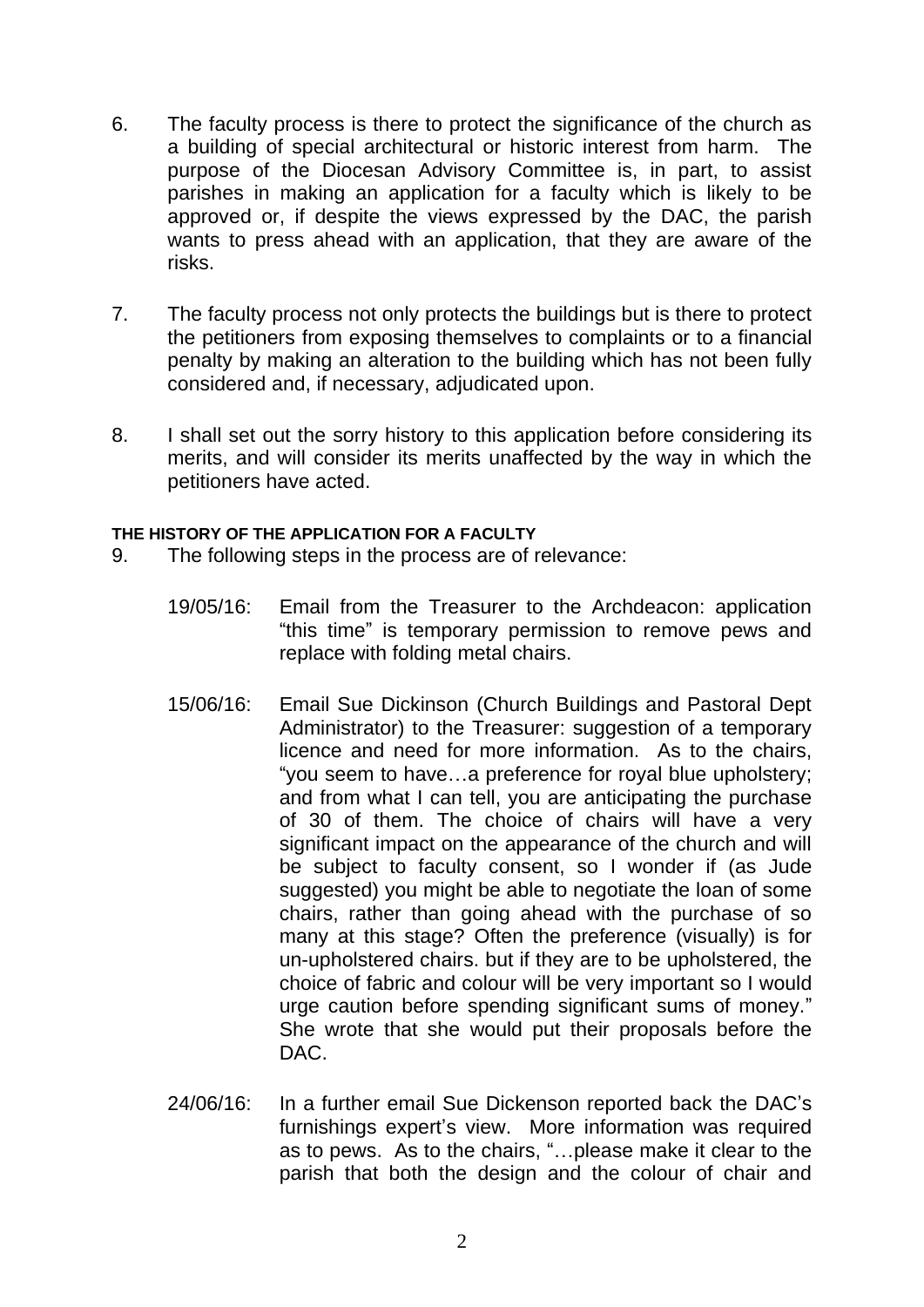fabric must be approved by the DAC and chancellor. The suggested chairs are unlikely to be approved. They need to be told this as soon as possible, before they buy any. A darker wood is needed. If they insist on upholstery then that must be in a colour that blends with the wood. I hope this is of some help."

Sue Dickinson added "As you can see, it is unlikely your preferred chairs would be approved, so please do not rush ahead with any purchase."

- 19/12/16: The Archdeacon granted a temporary licence to remove a total of six pews on condition that they must be stored securely and in a dry place.
- 19/02/17: A presentation by the Archdeacon to make the church more attractive to families and the younger generation to prevent the church becoming extinct. This led the parish to look at heating, seating, and sound and video.
- 12/01/18: "A Request for a Faculty to Replace Some Pews with Chairs" was produced. It was not, in fact, a petition for a Faculty but at best a Statement of Significance and a Statement of Needs rolled into one, and which failed to cover in sufficient detail the Significance of the building. The photographs clearly show that the chairs had already replaced the pews at the front of the nave and included *in memoriam* plaques. Under "Seat Options" the document read; "we are conscious of the DAB's (*sic)* preference for wooden based chairs but these are not acceptable to our parishioners. We had a selection of chairs on loan, including wooden based, for 2 months trial. We broke it down to a shortlist of 3 and from this the congregation were asked to vote on the options and the following is the result of that vote. We have chosen the colour blue to match the carpets in the Chancel and at the Altar."
- 26/01/18: A report for the DAC from Lynne Broughton generally welcoming the scheme and congratulating the parish on finding wider uses for their building. However, it was her view that the project had not been thought through. She offered various alternatives based on what had been done at other churches. She maintained that the colour of the chairs was unacceptable and felt that the parish had not taken advantage of the guidance provided particularly on colour; "…bright blue is very harsh. Moreover it is not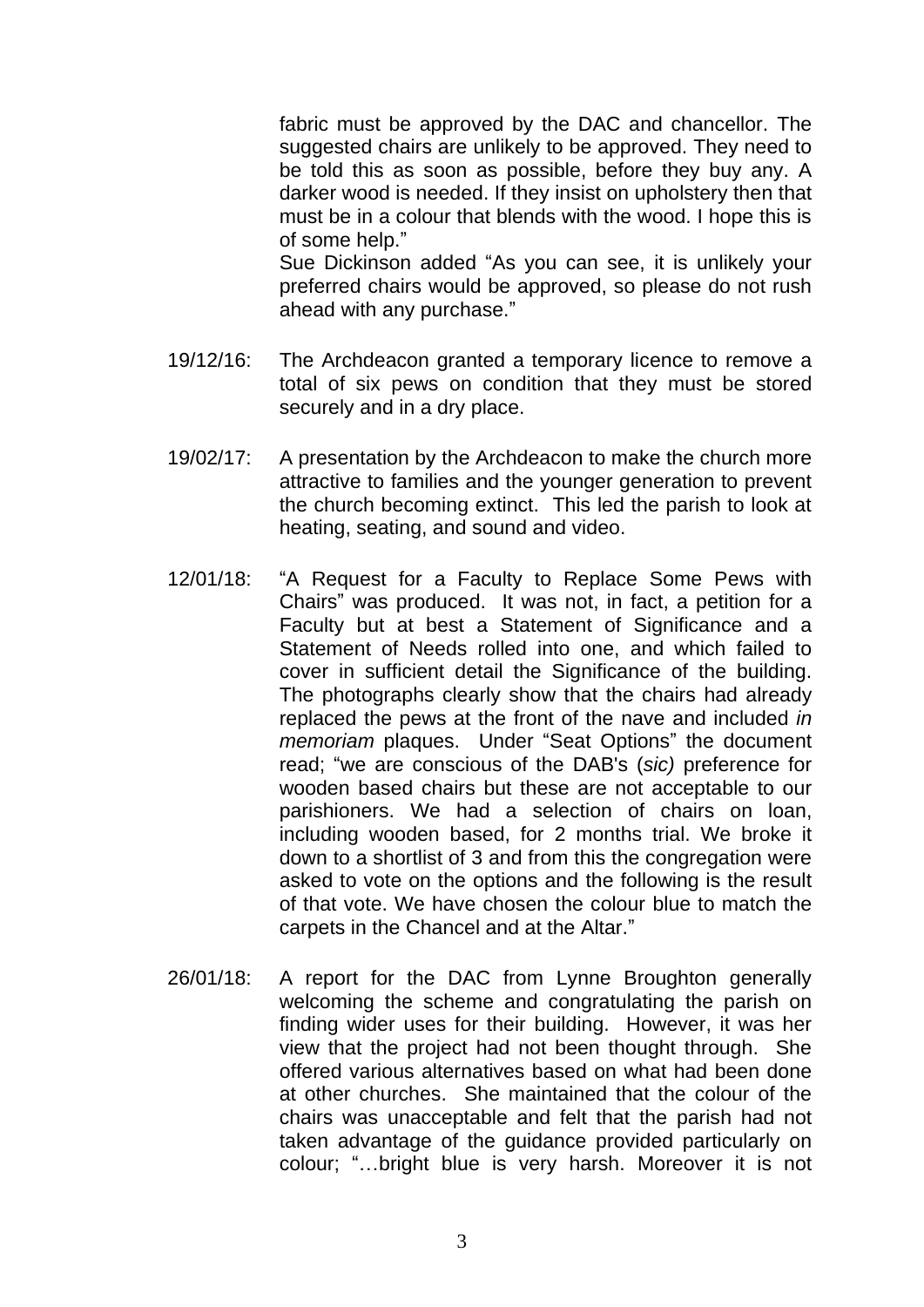sensible to choose a colour of chair to match the ephemeral strips of carpet. It is doubtful whether any permission was ever sought or given for carpet in that colour to be laid… It seems as though the parish have already bought some of these chairs. If so, this should not be considered a reason for DAC approval. The committee has disallowed such chairs in the past...and needs to reaffirm its policy. The parish was given clear advice 18 months ago on the choice of chairs and the need for DAC approval. It is clear from the wording of the proposal that the parish in fact wishes eventually to replace all the pews with chairs... Care needs to be taken to (a) ensure that this does not happen gradually by default without explicit permission and (b) the chairs that are acquired are of such a design as would look good *en masse* should such permission be forthcoming in future."

- 01/02/18: The DAC considered and confirmed its previous recommendation in respect of the proposal to remove six pews and their replacement with blue upholstered chairs. They were happy to recommend the proposals in all respects other than the bright blue colour of the upholstery which it considered was to the detriment of the dignified atmosphere of the church. A more neutral colour would have been recommended.
- 08/02/18: Sue Dickenson informed the Treasurer of the DAC's decision and the reasons for it. She suggested that they consider an alternative colour and told him that they were free to petition the Chancellor for a faculty despite the DAC's advice. He was reminded of the suggestion made at a visit to the church that the chairs already purchased could be used in the meeting room.
- 15/02/18: The Treasurer responded that he was minded to petition the Chancellor. Sue Dickenson replied setting out the formalities involved in obtaining a petition.
- 19/03/18: The Archdeacon's temporary licence for the removal of the pews expired.
- 01/05/18: Letter from the Treasurer to Sue Dickinson: it resolved certain issues which had been raised. In respect of the chairs the Treasurer confirmed that there was no intention to increase the number of chairs in the nave. He set out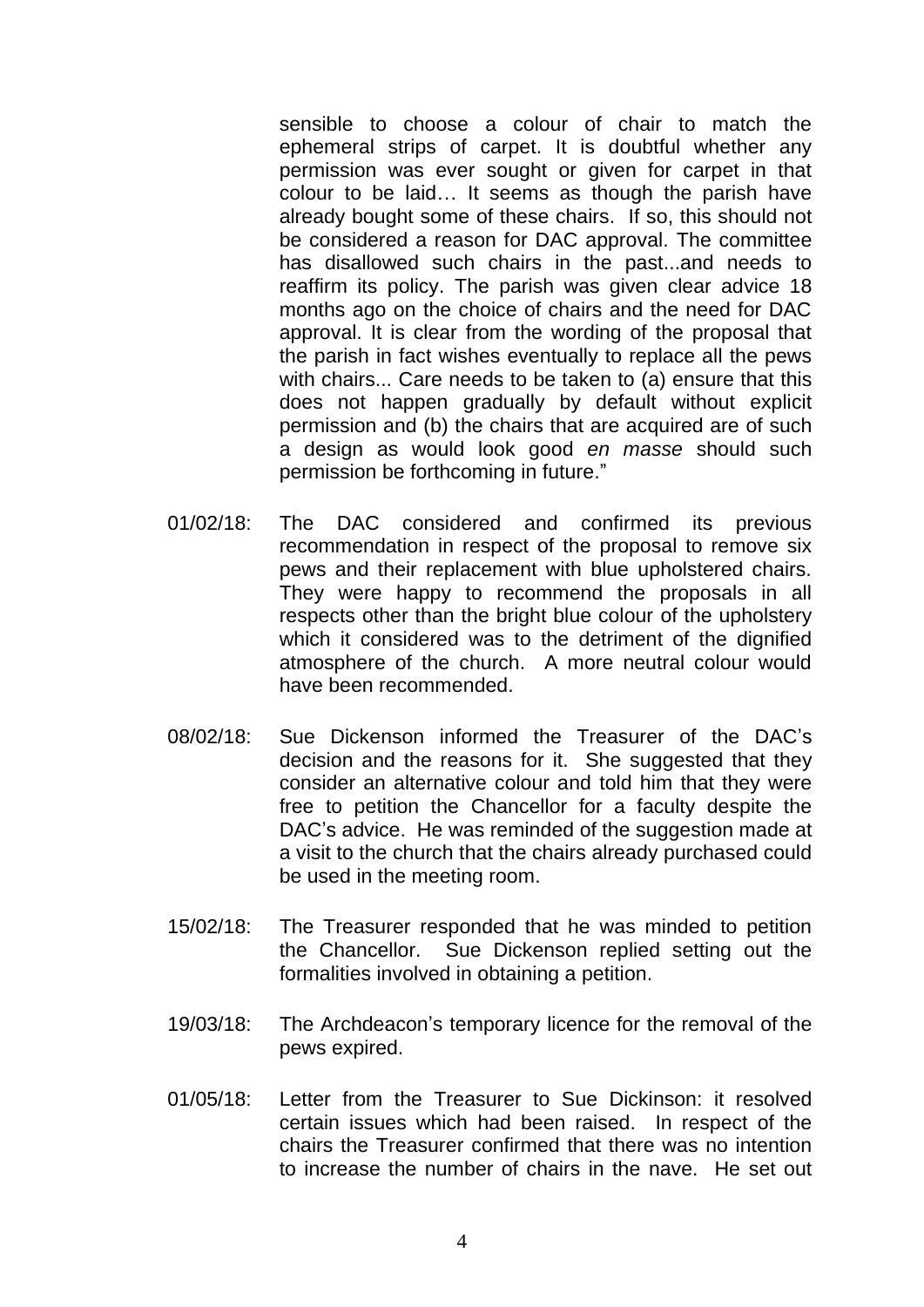that the choice of chairs was the result of a long survey and the view expressed at the APCM that at night the colour gave a warm feeling of welcome, that, from behind, the colour of the chairs would not be noticed, that the chairs have now been sponsored by parishioners without a request for funding and that they could not see any advantage changing to another colour but a strong disadvantage if this was to be decided against the wishes of the parishioners. The Treasurer wrote "if you cannot accept our reasoning then I assume that we have to put up notices of non-compliance and that you will be supplying these and I would very much appreciate your advice as to how to proceed from here."

- 25/02/20: The Registry asked the parish about the current situation regarding the Archdeacon's Licence. The parish administrator advised that she now had the papers from the incumbent and would be displaying Public Notice. The public notice period spanned March/April 2020; no objections were received.
- 15/06/20: "A Request for a Faculty to Replace Some Pews with Chairs" was updated and produced in very similar terms to the earlier document accompanied by a note from Revd Gibbs dated 12/01/2018 "We hereby submit a petition for faculty". No application form accompanied these documents. This did not amount to a petition.
- 11/01/21: Petition for a Faculty for removal of the six pews and their replacement with chairs with blue upholstery. The number of chairs was unspecified. However under financial information there is a note which reads "12 chairs £100 each, 8 have been sponsored". An entry under Time for Work reads "chairs in place following a temporary licence granted by the DAC". In my examination of the papers I have seen nothing to support that claim, nor does the DAC have the power to grant a temporary licence. The Archdeacon's temporary
- 11/01/21: A letter accompanying the petition referring to a faculty application made two years' earlier and stating "…we have implemented what we said we were going to." No such application was, in fact, ever made.

licence was attached to the petition; it does not grant

permission to install chairs.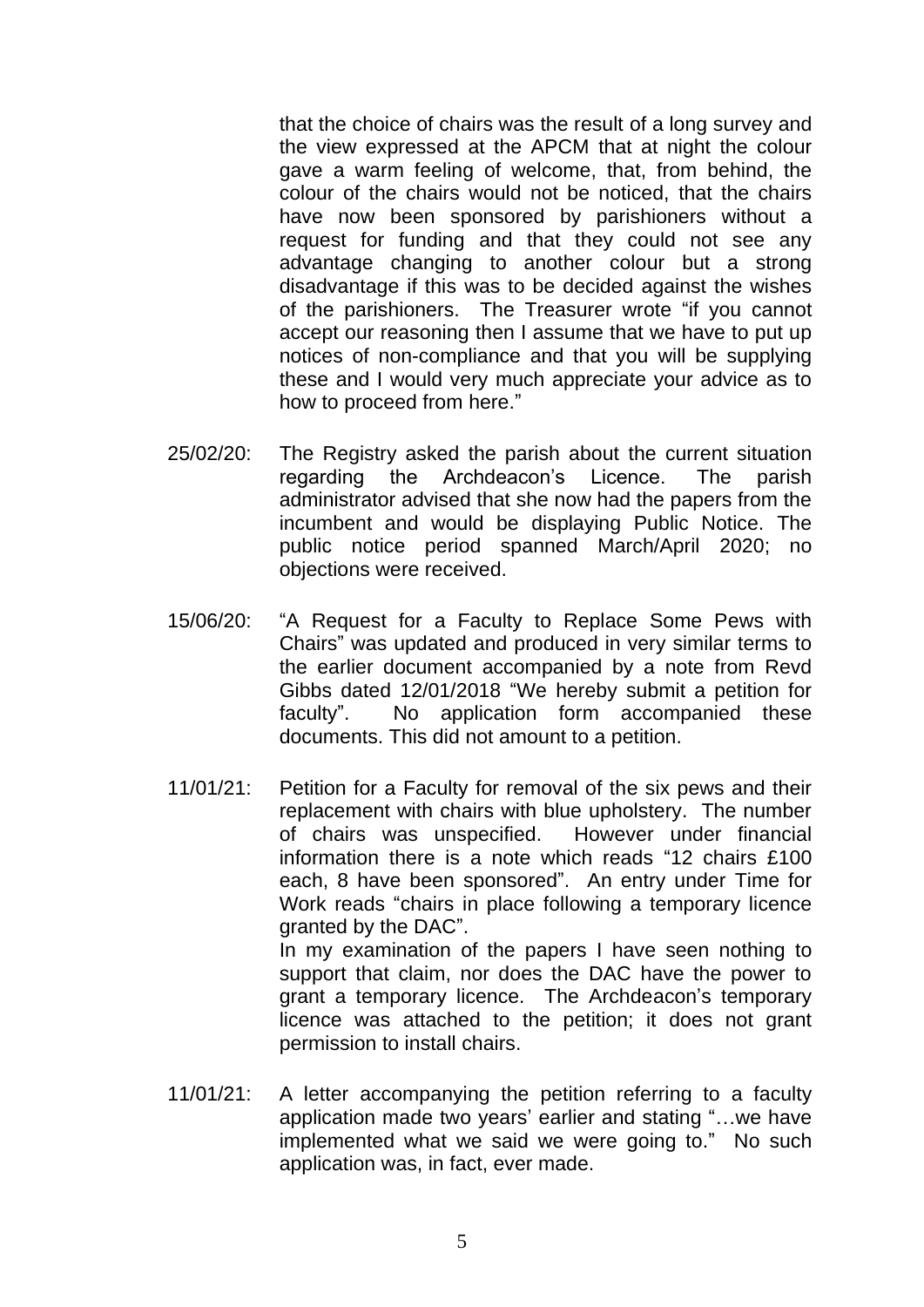- 25/03/21: The PCC Minutes approved an application for a faculty for removal of six pews and replacement with twelve padded chairs. This resolution should have been passed before the application for a faculty was made.
- 30/03/21: DAC submitted a fresh Notification of Advice following further consideration but raising the same objections.

### **CHANCELLOR'S VISIT TO ST MARY MAGDALENE**

- 10. Because of the controversy over colour I visited the church on Saturday 8<sup>th</sup> May to see for myself. However good the photography, nothing can replace seeing the chairs *in situ*. I am grateful to Marion Hodson for coming to the church and allowing me access.
- 11. St Mary Magdalene's is a listed Grade  $2^*$ , 13<sup>th</sup> century, church which seems to have remained reasonably untouched. Most of the glazing involves clear glass. Overall, even on a very rainy day, it impressed me as a church full of light. The curtain behind the Altar is in royal blue as is the carpet which extends to the chancel step. There is another carpet at the start of the nave extending across it. I note from a photograph of the nave on Stilton Village's website that the blue carpet used to extend the length of the nave. There is no evidence that any application was made for any of the coloured fabric now present. At best it is thought to have been there since at least the 1980's. However the removal of the nave carpet and the replacement (it would seem) with a different carpet at the east end of the nave has never been the subject of faculty proceedings.
- 12. The churchwarden could not help me with the name of the manufacturer of the chairs. It seems to be a standard chair and comfortable.

#### **APPROACH**

- 13. Before considering the first of the Duffield Questions, in accordance with In Re St John the Baptist, Penshurst, I must first decide what is the special architectural and/or historic interest of the church as a whole. I have taken as my starting point in relation to answering the relevant Duffield Questions that this is a Grade 2\* listed building. I consider that it is the church as a whole rather than any particular aspect of it that makes this church of special architectural and/or historic interest.
- 14. In considering whether I should grant the Faculty I have followed the guidance laid down in In Re St Alkmund, Duffield. The first question I have to decide is would the proposals, if implemented, result in harm to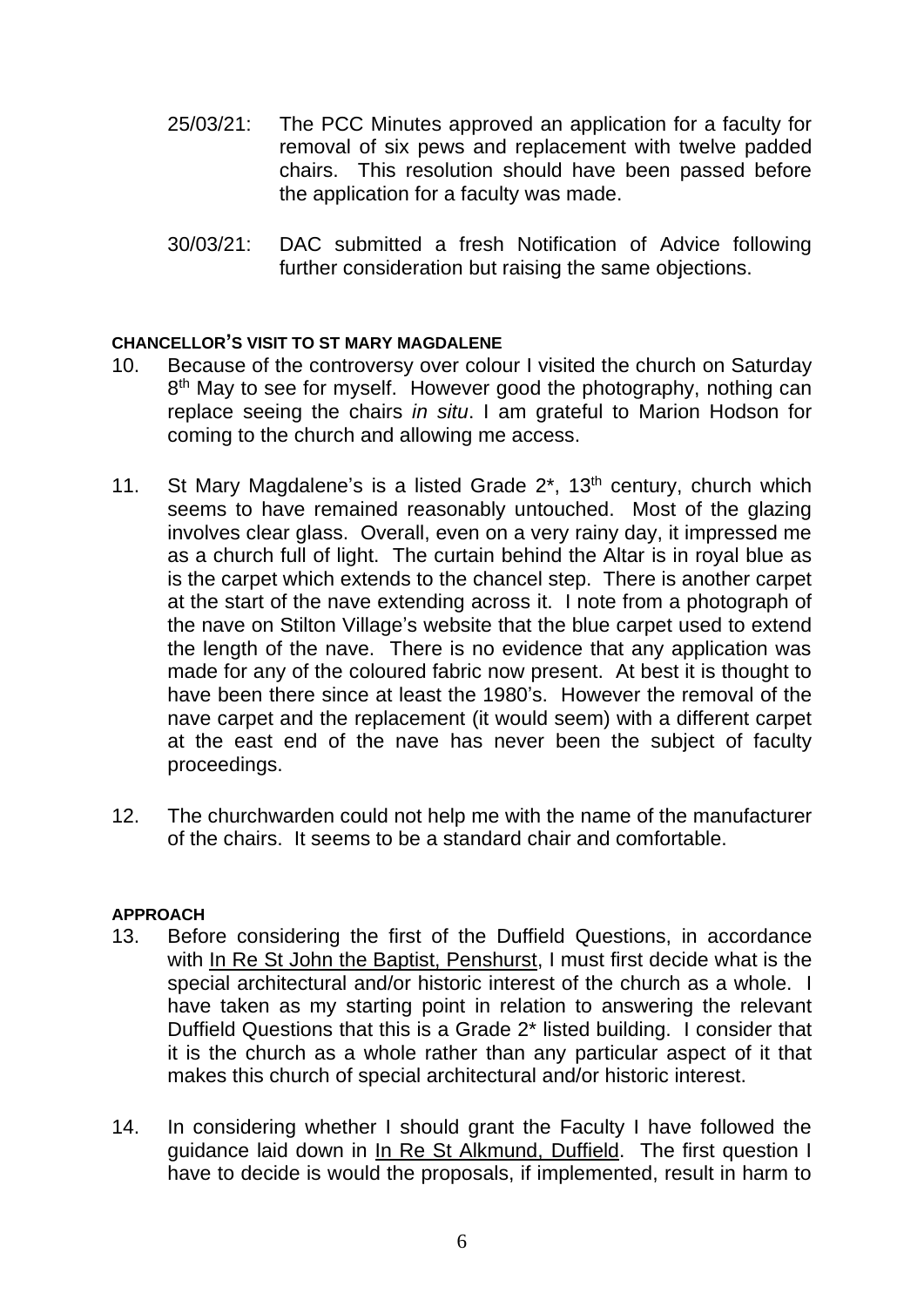the significance of the church as a building of special architectural or historic interest? I agree with the conclusion of the DAC that they will not. In those circumstances the ordinary presumption in faculty proceedings "in favour of things as they stand" is applicable, and can be rebutted more or less readily, depending on the particular nature of the proposals, It follows that Questions iii, iv and v set out in that judgment do not arise. However, they provide useful guidance when deciding whether the presumption in favour of things as they stand can be rebutted.

- 15. I have to consider how serious would the harm be were I to grant a faculty. The standard Victorian pews are plain in the extreme and have already been altered to prevent children from falling through their open backs. Removing six of them would do no harm other than that potentially caused by mixed seating. Were the pews of greater interest I might consider that they should be altered to make them easily moveable and retained. As to the chairs, I am in agreement with the view expressed by the DAC on Form 2 that the chairs themselves in the position at the front of the nave with the pews behind them, does not cause any harm, let alone serious harm to the building overall. The proposal is justified as is the public benefit of more flexible accommodation within the church.
- 16. As to the colour of the chairs, whilst I fully support the DAC's objection to the colour and its potential effect on the church, seeing them in the church and restricted to a single row leaves me to question whether the presence of twelve chairs in that colour is so detrimental to the "the dignified atmosphere of the church" that I ought not to allow them to remain. Had the application been to remove all the pews and replace them with chairs of this colour I would have undoubtedly rejected the petition.
- 17. One factor which I have had regard to is the relatively short life of an upholstered chair.
- 18. It follows that I will grant a faculty to allow for twelve blue upholstered chairs in a single row to replace the first two rows of pews in the nave, together with the removal of the four rows at the back of the nave and the disposal of the pews which should initially be offered for sale or be given to any church who might want them. If after six months there has been no disposal by sale or gift, they may be discarded There is no application to place any upholstered chairs in the area at the back of the nave and, were it to be made, it will be refused.